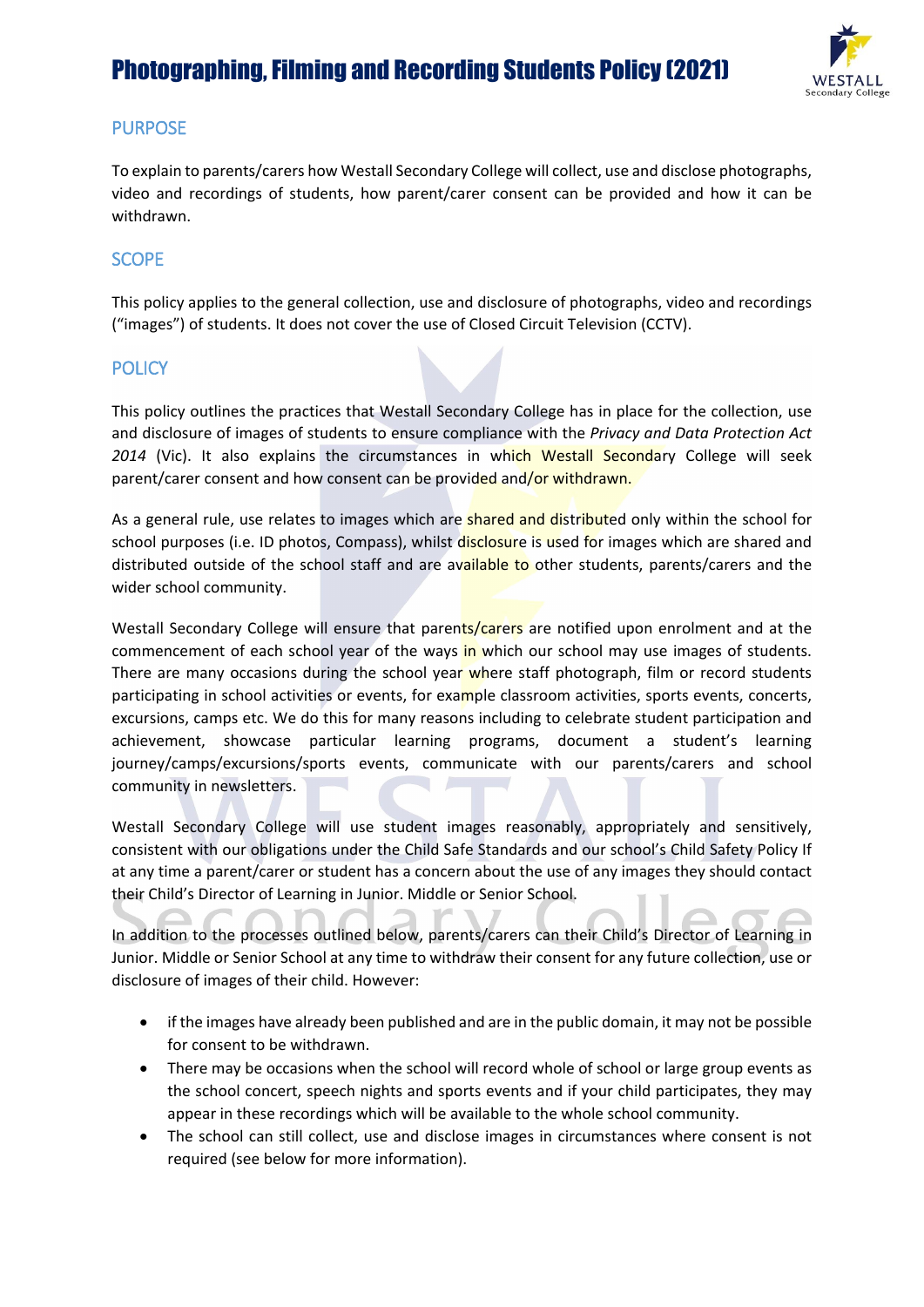

# Official school photographs

Each year, Westall Secondary College will arrange for a professional photographer to take official school photographs of students. This will generally involve both class photos and individual photos being taken.

Official school photographs may be:

- purchased by parents/carers
- used for school identification cards
- stored on CASES21 for educational and administrative purposes.

Westall Secondary College will notify parents/carers in advance of the official school photographs being taken to give them an opportunity to decide whether their child will be included in the official school photographs.

Parents/carers who choose to opt-out of having their child participate in official school photographs must contact their Child's Director of Learning in Junior. Middle or Senior School before the date photos are scheduled to be taken to advise that their child will not participate. There is no obligation on any parent or carer to purchase any photographs taken.

# Images for use and disclosure within the school community and ordinary school communications

From time to time Westall Secondary College may photograph, film or record students to use within the school community, including:

- in the school's communication, learning and teaching tools (for example, emails, classroom blogs or apps that can only be accessed by students, parents or school staff with passwords e.g. Compass)
- for display in school classrooms, on noticeboards etc
- to support student's health and wellbeing (eg photographs of pencil grip to assist in OT assessments)

An Annual Consent Form and Collection Notice will be distributed to parents/carers on enrolment and also at the beginning of each school year.



#### **External use or disclosure by the school**

Photographs, video or recordings of students may also be used in publications that are accessible to the public, including:

- on the school's website, including in the school newsletter which is publicly available on the website
- on the school's Facebook and Instagram accounts

The Annual Consent Form and Collection Notice also covers these types of uses and will be distributed to parents/carers on enrolment and also at the beginning of each school year. We will notify you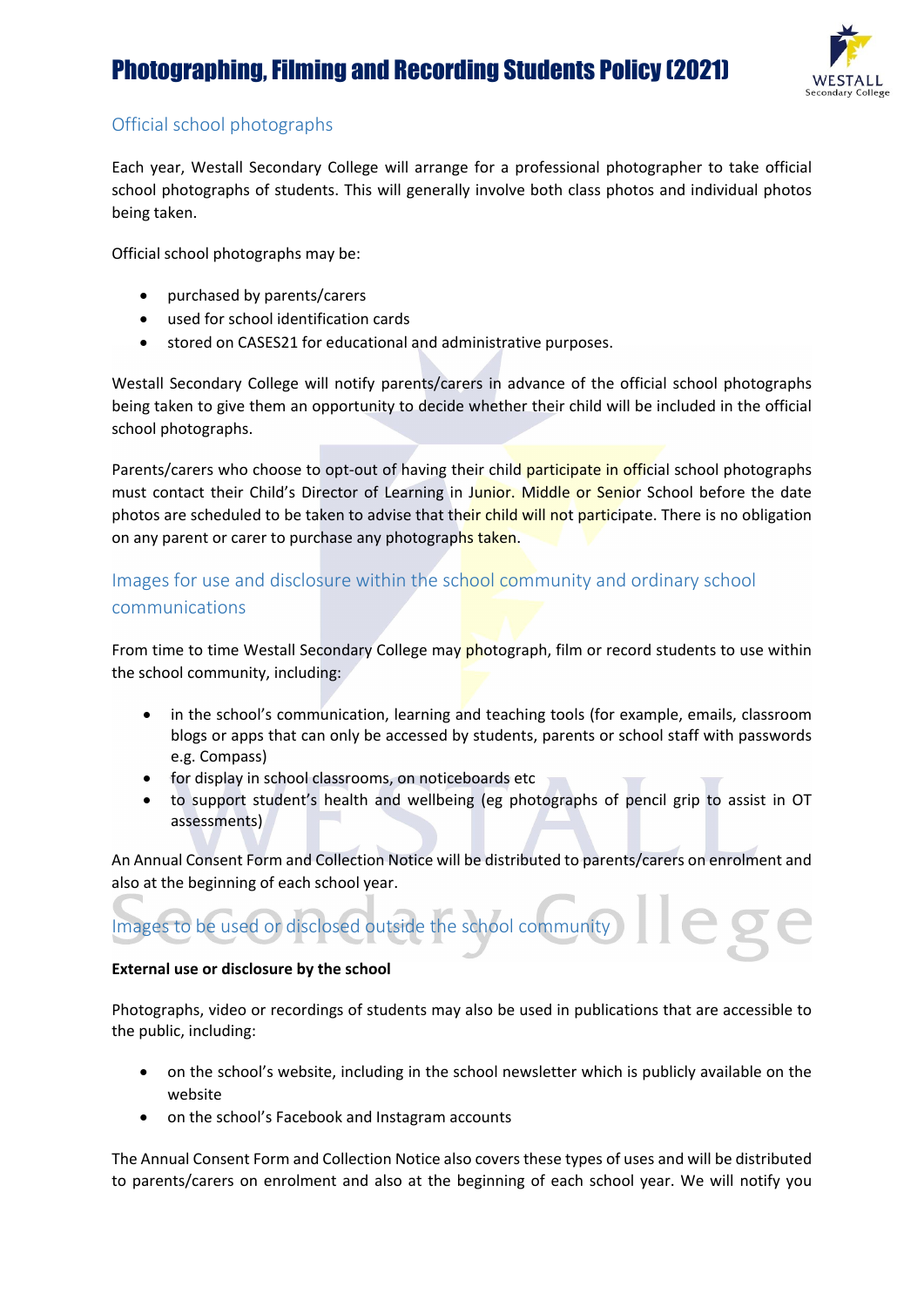

individually if we are considering using any images of your child for specific advertising or promotional purposes.

#### **Media**

The media, or the Department of Education and Training's media team, may seek to photograph, film or record students for a news story or school event. This may include broadcast media, online or social media or print media, including newspapers and magazine publications.

When our school receives such requests Westall Secondary College will:

- provide parents/carers with information about the organisation involved and when/for what purposes the photography, filming or recording will occur
- seek prior, express parent/carer consent in writing.

Students will only be photographed, filmed or recorded by the media at school if express consent is provided for that specific media event. Neither the school nor the Department own or control any photographs, video or recordings of students taken by the media.

#### **Other external collection, use or disclosure**

If there is a situation which will involve the collection, use or disclosure of images of students by or to third parties which is not otherwise covered by this policy, Westall Secondary College will:

- provide parents/carers with information about the event or activity, the organisation involved and when the photography, filming or recording will occur
- seek prior, express parent/carer consent in writing.

# School performances, sporting events and other school approved activities

Westall Secondary College permits parents/carers, students and invited guests to photograph, film or record school performances, sporting events and other school-approved activities.

Westall Secondary College requests that parents/carers, students and invited guests who photograph, film or record school activities only do so for their own personal use and do not publish the images in any form, including on social media, without the prior consent of persons whose children also appear in the images.

Neither the school nor the Department own or control any images of students taken by parents/carers, students or their invited guests at school activities.

## Images to manage student behaviour or fulfil our school's legal obligations

On occasion it may be necessary for school staff to photograph, film or record students when necessary to:

- fulfil legal obligations, including to:
	- o take reasonable steps to reduce the risk of reasonably foreseeable harm to students staff and visitors (duty of care)
	- o provide a safe and suitable workplace (occupational health and safety law)